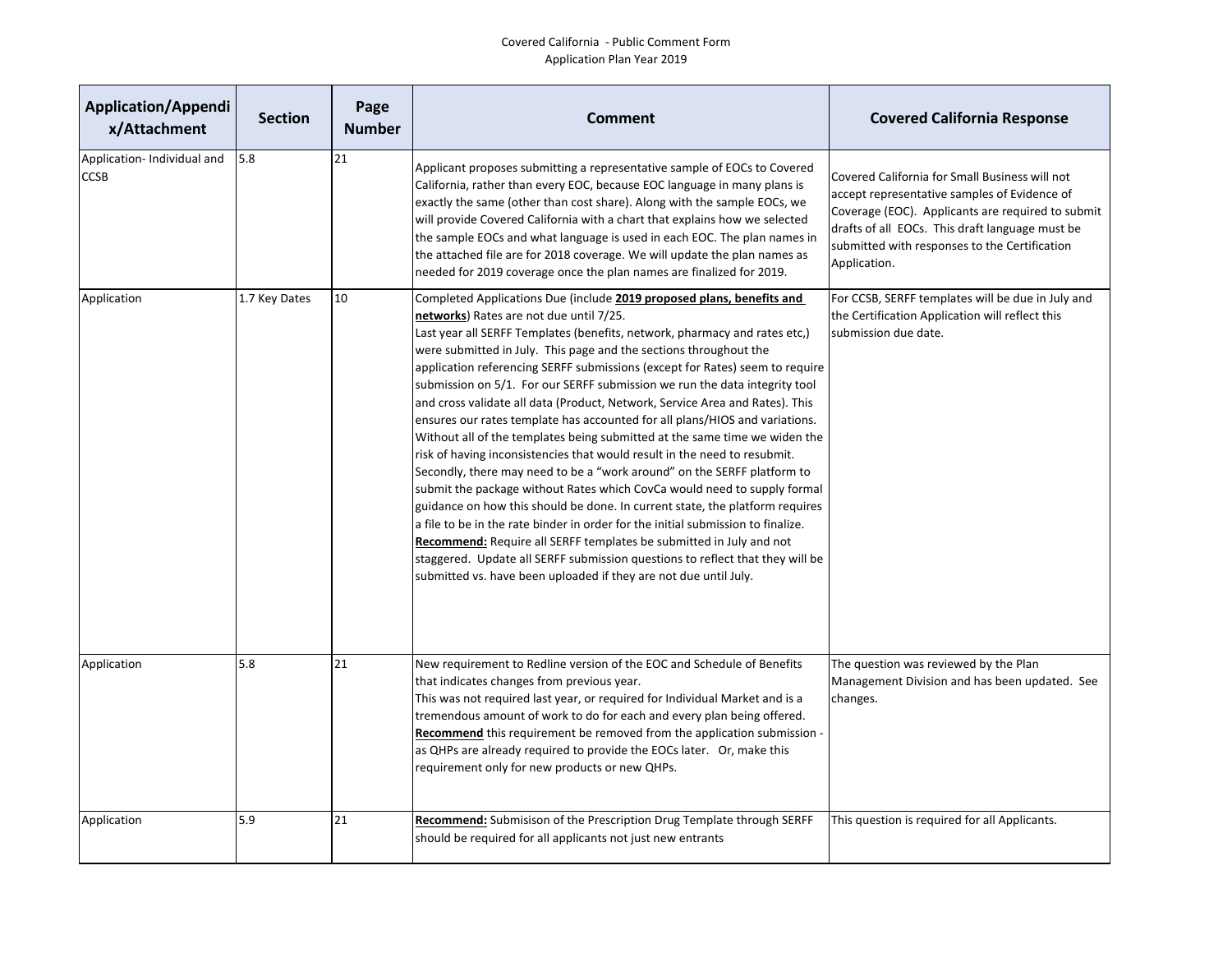## Covered California - Public Comment Form Application Plan Year 2019

| Application               | 16.1.3                            | 54          | Drop down indicates that the SERFF network template needs to be attached                                                      | Certification Application response option to |
|---------------------------|-----------------------------------|-------------|-------------------------------------------------------------------------------------------------------------------------------|----------------------------------------------|
|                           |                                   |             | to the application                                                                                                            | question 16.1.3 has been updated.            |
|                           |                                   |             | <b>Recommendation:</b> Update the drop down to indiciate "will be uploaded to                                                 |                                              |
|                           |                                   |             | <b>SERFF</b> " instead                                                                                                        |                                              |
| Attachments - B-C1-C2-D2- | C <sub>1</sub> and C <sub>2</sub> | Tab 2 and 3 | Looks like Tab G Alternate Plan Design has somehow bled over to tab C1 and Applicants will be able to complete attachments in |                                              |
| D3-G-CCSB-QHP.xls         |                                   |             |                                                                                                                               | Excel.                                       |
|                           |                                   |             | Rows 15 and 16 have the region replaced with text from Deductible                                                             |                                              |
|                           |                                   |             | Row 16 doesn't inlcude a county                                                                                               |                                              |
|                           |                                   |             | Row 19 and 20 have the region replaced with text regarding brand pharmacy                                                     |                                              |
|                           |                                   |             | Row 22 and 23 have the region replaced with text regarding MOOP                                                               |                                              |
|                           |                                   |             | Row 54 and 55 have the region replaced with text regarding Emergency                                                          |                                              |
|                           |                                   |             | Room                                                                                                                          |                                              |
|                           |                                   |             | Row 55 doesn't include a county                                                                                               |                                              |
|                           |                                   |             | <b>Recommendation:</b> clean up the region and county input for the rows listed                                               |                                              |
|                           |                                   |             | above.                                                                                                                        |                                              |
|                           |                                   |             |                                                                                                                               |                                              |
|                           |                                   |             |                                                                                                                               |                                              |